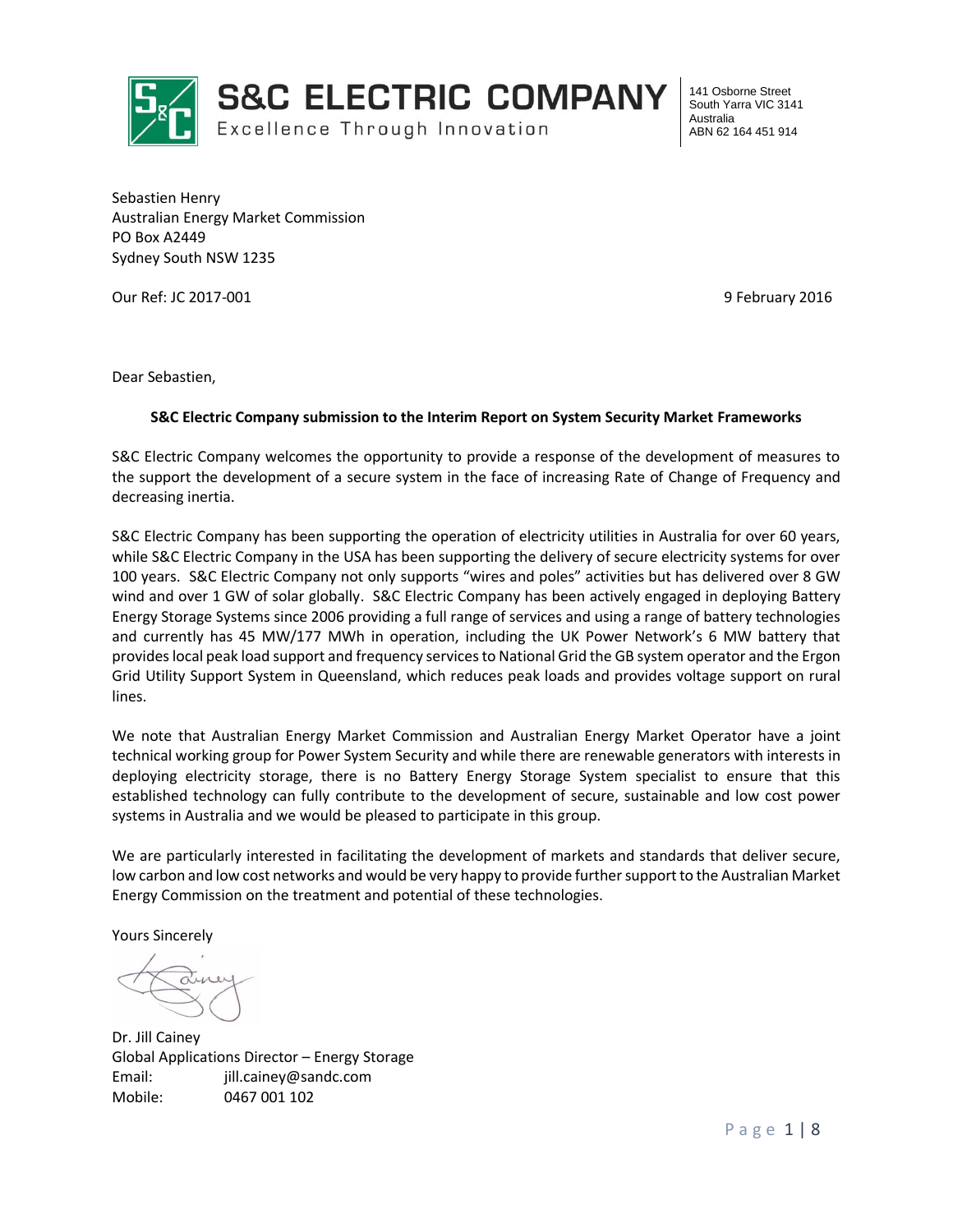

**S&C ELECTRIC COMPANY** Excellence Through Innovation

141 Osborne Street South Yarra VIC 3141 Australia ABN 62 164 451 914

#### Introduction:

Australia's electricity system, in common with many other countries, is changing rapidly as intermittent generation connects at both the distribution and transmission level and as the fleet of large combustion plant reduces in response to both the need to mitigate climate change and changing market signals.

It is difficult to separate the many variables that impact on the operation of a secure electricity system given the independency of inertia and frequency. With the loss of inertia (spinning reserve) the time available to make system adjustments and many of the automated process are dependent on rate of change of frequency values that are now increasing rapidly leading to separations, which may have been avoided.

Other systems, most notably in the USA and the UK, are exploring *very rapid* frequency response, provided by third parties through market approaches, rather than mandated services delivered by already connected large combustion plant.

This response will address the four concurrent Reviews and Proposed Rule Changes:

- EPR0053 System Security Market Frameworks Review
- ERC0208 Inertia Ancillary Services Market
- ERC0214 Managing Power System Frequency
- ERC0211 Managing Power System Fault Levels

#### EPR0053: System Security Market Frameworks Review

We agree with the four guiding principles of Risk management, balancing certainty with flexibility, technology agnostic approaches and competition. Electricity systems globally are changing very rapidly and maintaining security requires a flexible approach that can respond quickly and easily to changing network and system requirements.

There may be occasions when a particular technology may be more likely to deliver a particular system service and the specifications for that service may need to be developed collaboratively with technology stakeholders (as was the case with the National Grid Enhanced Frequency Response tender), but the starting point for any specification should always be the technical needs of the system.

Where markets are well-established and do not favour any particular player (and markets where generators receive incentives cannot be deemed to be level for all participants) then competitive tenders in that market are a good way to deliver new system services. Where markets are not level or under developed, then care is needed to ensure that any competitive approach is truly technology neutral. This is a particular issue for new low carbon technologies such as Battery Energy Storage Systems.

Care is needed to ensure that contract length and contract terms are appropriate for new approaches to providing system services and don't exclude, where feasible, the opportunity to access multiple income streams, as contracts of the appropriate length and terms will facilitate the delivery of the service at a lower cost (lower cost of finance is highly dependent on contract length and income).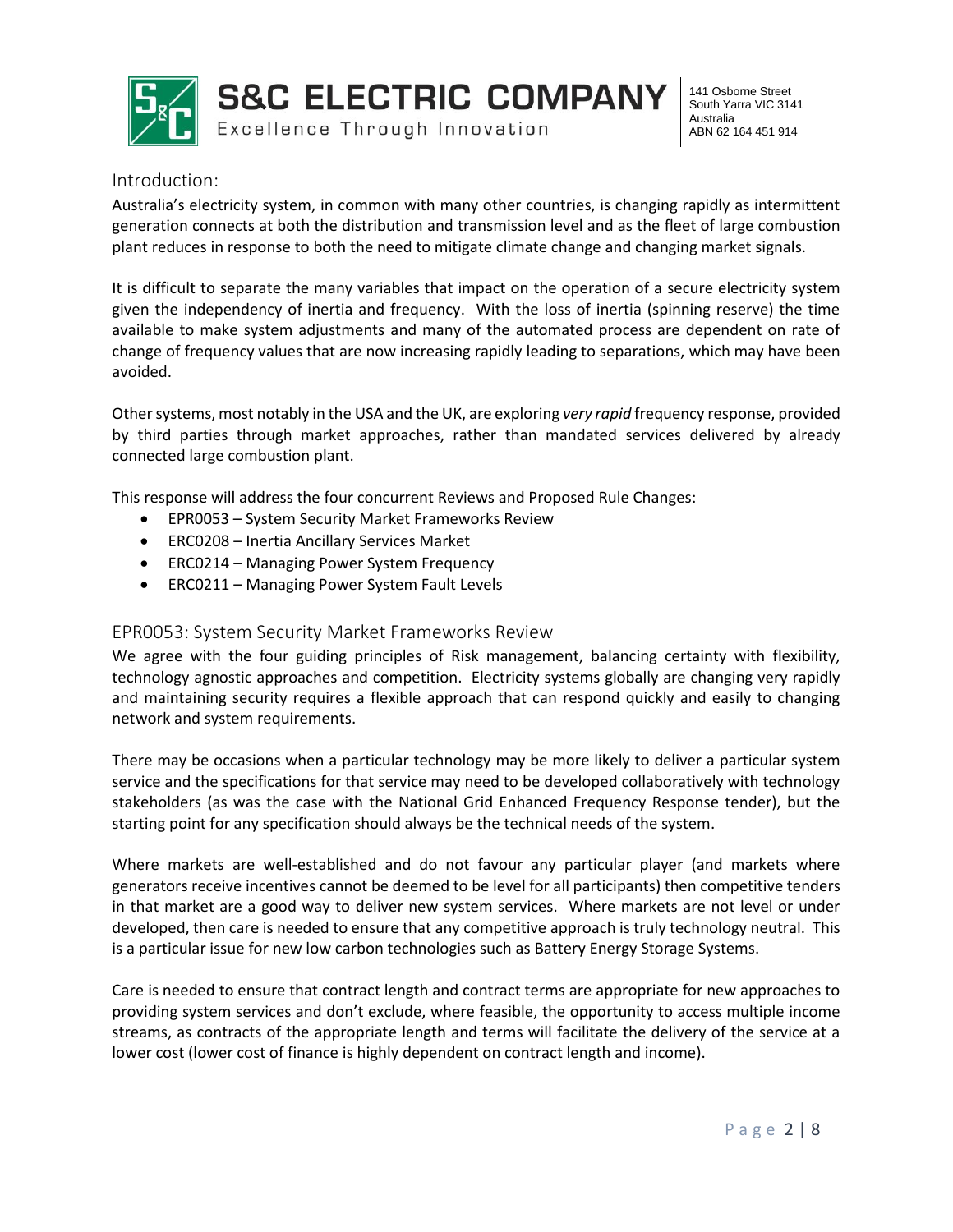

141 Osborne Street South Yarra VIC 3141 Australia ABN 62 164 451 914

The value of the service needs to be appropriate with various models being used internationally. In the USA "accuracy" ensures that a frequency response has a higher value than speed alone. In the UK, speed, counterintuitively, has ended up being less valuable than traditional primary and secondary services. Ireland and Northern Ireland have developed an entire range of new services, which came into force in October 2016, to support operation of the all-Irish system with high wind penetration [\(http://www.eirgridgroup.com/how-the-grid-works/ds3-programme/\)](http://www.eirgridgroup.com/how-the-grid-works/ds3-programme/). But in all cases the fast frequency response is competitively procured.

We would favour a competitive approach to delivering new system services (option 2), rather than obligating parties to deliver a new service (option 1 and 3). Option 2 would not exclude generators, both conventional and low carbon, from participating and may result in low cost services since existing connectees may be able to leverage existing connections and land holdings.

A five minute spot market (option 4) in fast frequency response or synthetic inertia seems unlikely to provide services that have to be delivered exceptionally fast. Fast response times are typically achieved through dynamic and automated services, following system frequency, which require no signal from the operator.

Synthetic inertia is far harder to provide than fast frequency response and a competitive market approach for fast frequency response in the UK was shown to be quicker to bring to the system than mandated services, which would require a code / rule change process. National Grid's Enhanced Frequency Response took 1 year from Expressions of Interest to tender (6 months longer than expected due to the overwhelming level of interest – The Expression of Interest sought 200 MW and 1.3 GW pre-qualified, the development of service specifications and consultation with the electricity storage industry, but the learning from that process are available):

| Sept 2015       | <b>Expression of Interest</b>               |  |  |
|-----------------|---------------------------------------------|--|--|
| July 2016       | Bids (originally planned for December 2015) |  |  |
| August 2016     | Successful tenders confirmed                |  |  |
| April 2017      | Delivery of first system                    |  |  |
| 19 months total |                                             |  |  |

We agree that effectively managing Rate of Change of Frequency is an increasing issue, which is being experienced in many systems. S&C Electric company are of the opinion that fast frequency response is the most effective tool for mitigating Rate of Change of Frequency, in the absence of true inertia.

## ERC0208 – Inertia Ancillary Services Market

While rapid or enhanced frequency response services are becoming well established, inertia services are less developed. The system inertia provided by synchronously coupled large scale thermal plant is well established and well understood, but the provision of synthetic inertia is less well established. The GB Transmission System Operator determined that a rapid frequency response services was easier to achieve than a synthetic inertia service and the frequency service was likely to be more technically achievable and reliable.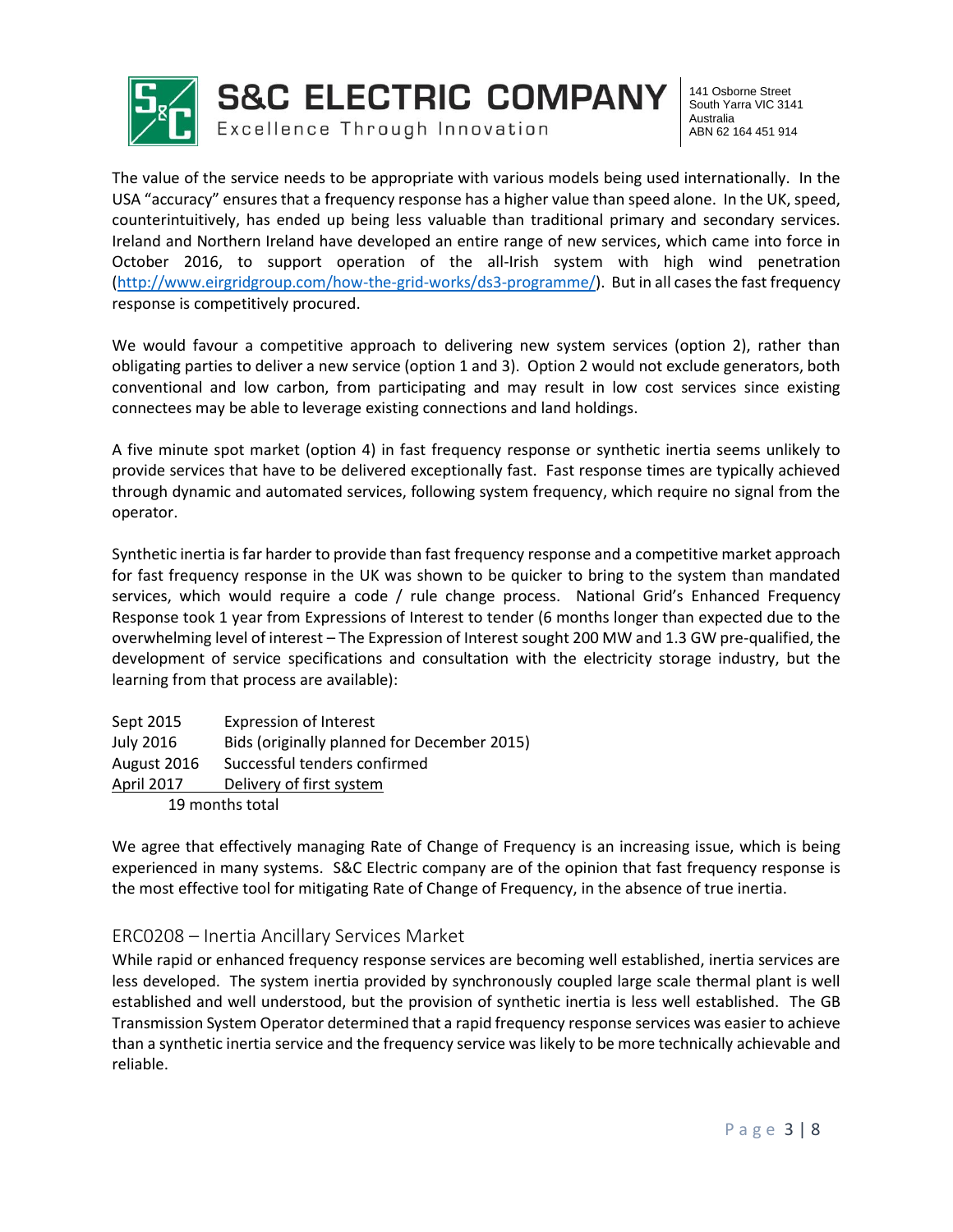

Excellence Through Innovation

141 Osborne Street South Yarra VIC 3141 Australia ABN 62 164 451 914

Wind turbines can, with appropriate pre-installation choices, provide synthetic inertia and Hydro-Quebec, Canada has mandated wind turbines with this capability since 2005, with the wind fleet demonstrating inertia provision in system events and this is well covered in the DGA Consulting report for the Australian Energy Market Operator (International Review of Frequency control Adaption, October 2016). Wind turbines, when mandated at the design stage, can deliver inertia, but this may result in a higher requirement for primary frequency services and while inertia from wind turbines has a beneficial impact on RoCoF, it does not fully resolve the issue of low frequency load shedding (Gonzalez-Longatt F.M*, J. Mod, Power Syst. Clean Energy*, 4, 211-218, 2015)). It is also highly dependent on turbine manufacturer, since there are a limited number of manufacturers who can deliver the required functionality. We note that the Hydro-Quebec approach is bespoke to their system and a great deal of work would be required in Australia to develop the required response characteristic standards.

Battery Energy Storage Systems can also provide synthetic inertia, however the associated control algorithms are less well-established for this service versus very rapid frequency response services. S&C Electric Company uses BESS to provide inertia in its micro-grid and islanding systems, but in these cases the BESS is the voltage and frequency source, as such frequency is inherently regulated by the invertor. S&C Electric Company also has many MW-scale grid-connected BESS in service that synchronise with the voltage wave-form of the grid and follow the system frequency, then inject or absorb power based on an autonomous frequency control algorithm.

### ERC0214 – Managing Power System Frequency

While an ancillary services market in frequency response is under developed in Australia, many other power systems around the world have well-developed markets for the provision of many system services from non-mandatory sources. National Grid, the Transmission System Operator in Great Britain has a broad range of balancing services that include dynamic and non-dynamic services such as Mandatory Frequency Response provided by large synchronous generators, including pumped hydro, Frim Frequency Response (FFR) and Frequency Control by Demand Management (FCDM). In late September 2015 the GB TSO announced its intention to procure 200 MW of Enhanced Frequency Response (EFR), with a subsecond response time.

Enhanced Frequency Response was developed to address falling system inertia as result of the loss of large combustion plant from the GB system, as a result of the EU Large Combustion Plant Directive, covering particulate emissions. Additional capacity has also been secured through the UK Government "Capacity Market", with varying degrees of success, since the desired new large gas turbine plant has not materialised under the Capacity Market.

GB's fastest responding asset is the 1.7 GW Dinorwig pumped hydro plant in NW Wales, with a response time of 5-6 seconds. Prior to the connection of intermittent generation to the GB system, there were 12 seconds available to respond to a major frequency event. This has now reduced to close to 6 seconds and directly led to the TSO's desire to procure a sub-second frequency service.

The Enhanced Frequency Response tender allowed for a collaborative development approach from potential providers and the Transmission System Operator. The final tender in July 2016 saw 10 successful bids for a total of 201 MW of Enhanced Frequency Response, delivered at a cost to the Transmission System Operator of GBP66M (AUD107M) over the four year life of the contracts and the Transmission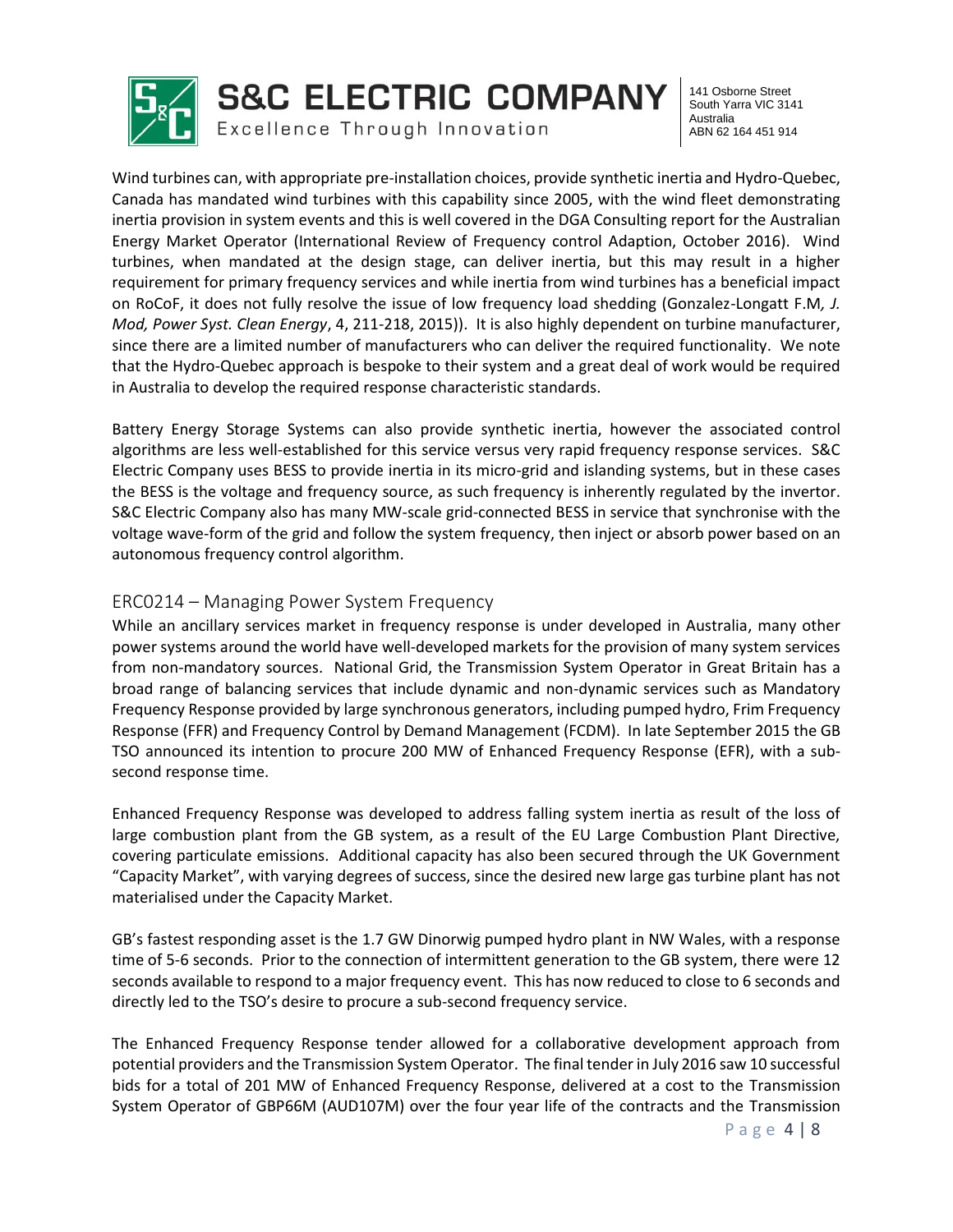

141 Osborne Street South Yarra VIC 3141 Australia ABN 62 164 451 914

System Operator estimates that this new service will save the end consumer GBP200M (AUD325M) in balancing costs over the same period.

The new Enhanced Frequency Response service was very attractive to new providers (some established conventional generators/suppliers, but many new players), resulting in 20 GW in new connection requests for electricity storage to the distribution system in GB. Since the specified size of the Enhanced Frequency Response assets was in the range of 10-50 MW, connections were all sort on the distribution system and the lack of coordination and the 100 % availability requirement for the Enhanced Frequency Response service placed a huge and unexpected burden on the distribution network operators in the UK, analogous to Australian Network Service Providers. There were a number of proposed 200 MW battery projects that sought to connect to the GB transmission system, but the Transmission System Operator settled on a maximum size of 50 MW and these projects did not go forward, but interest in batteries of 100-200 MW on the GB system is still high.

| <b>Frequency Service</b> | Response        | <b>Sustained</b> | <b>Minimum Size</b>          |
|--------------------------|-----------------|------------------|------------------------------|
| Mandatory:               |                 |                  |                              |
| Primary                  | 10 <sub>s</sub> | $\pm$ 20 s       |                              |
| Secondary                | 30 <sub>s</sub> | ± 30 m           |                              |
| High                     | 10 <sub>s</sub> | - indefinitely   |                              |
| <b>FFR</b>               | as instructed   | as instructed    | $\pm$ 10 MW                  |
| <b>FCDM</b>              | 2 s             | $-30m$           | 3 MW (aggregation possible)  |
| EFR                      | $< 1$ s         | 9 s to 45 m      | $\pm$ 10 MW to 50 MW maximum |

#### **FREQUENCY SERVICES IN THE GB SYSTEM**

See <http://www2.nationalgrid.com/uk/services/balancing-services/frequency-response/> for further detail on routine frequency and<http://www2.nationalgrid.com/Enhanced-Frequency-Response.aspx> for further details on Enhanced Frequency Response.

All of the successful tenders were based on Li-ion battery technologies and while this may appear to be a relatively untested technology, there is a great deal of experience in the USA markets where utilities have been mandated to deploy storage to provide system services and in the UK, UK Power Networks have been operating a 6 MW Li-ion battery for over 2 years to provide peak shaving (avoiding reinforcement) and frequency services.

The advantages of electricity storage are that it can be rapidly deployed, can respond rapidly to deliver services and can "shape" delivery to dynamically and accurately meet system needs. Enhanced Frequency Response assets are expected to be operational within 8-18 months and Battery Energy Storage Systems can deliver upward and downward regulation dynamically and automatically within 100 ms.

Requiring existing generators, both conventional and renewable to retro-fit additional frequency support will dramatically impact on the economics and operation of the existing plant. The European Union is now requiring *newly* connecting renewable generators to provide a range of frequency services (Network Code on Requirements for Generators, RfG: [https://www.entsoe.eu/major-projects/network-code](https://www.entsoe.eu/major-projects/network-code-development/requirements-for-generators/Pages/default.aspx)[development/requirements-for-generators/Pages/default.aspx\)](https://www.entsoe.eu/major-projects/network-code-development/requirements-for-generators/Pages/default.aspx), based on size, to the TSOs and the approach of requiring *new* projects to provide system support services is much more equitable than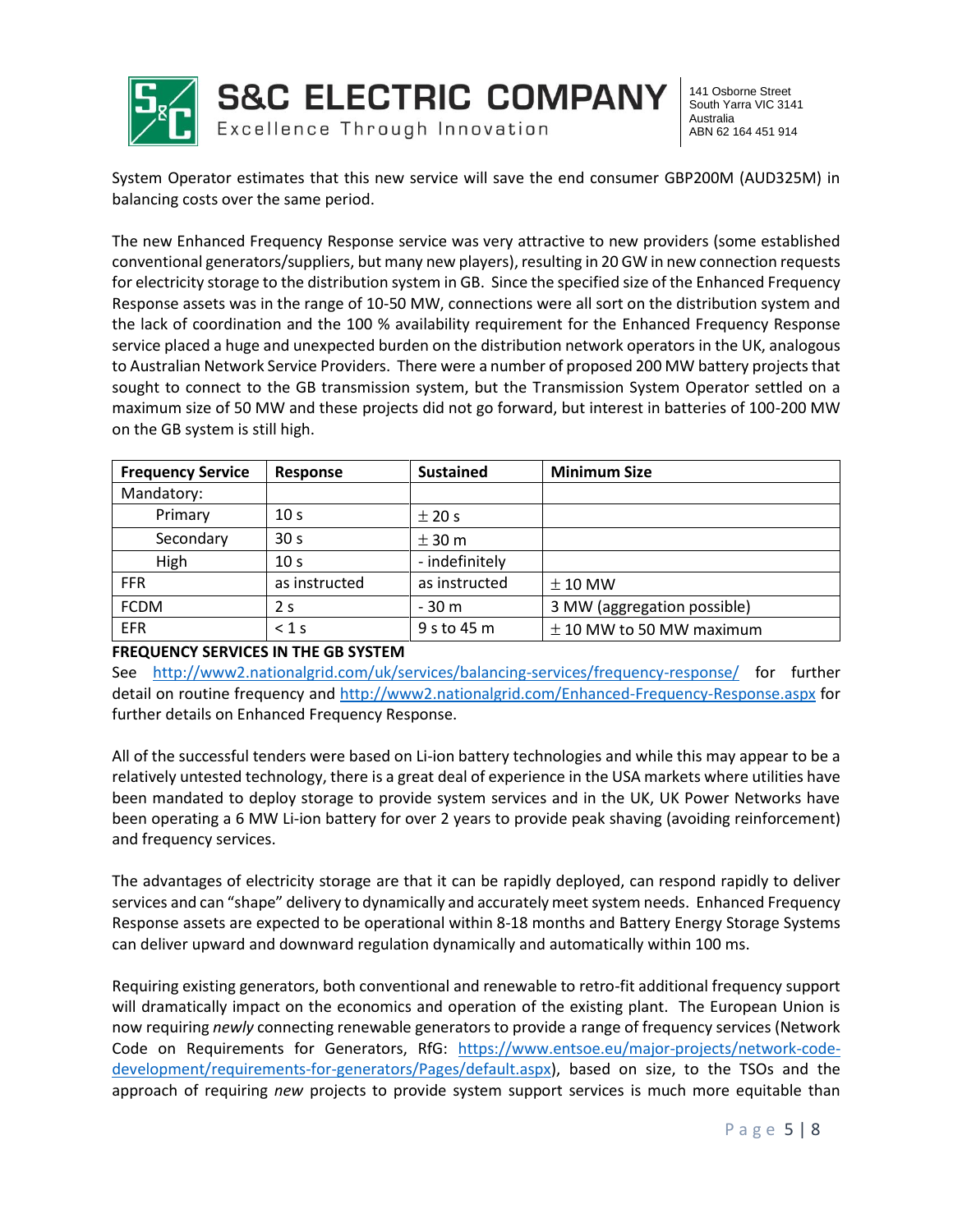

141 Osborne Street South Yarra VIC 3141 Australia ABN 62 164 451 914

seeking to retrofit equipment to deliver services, but further consultation with the generation community is required.

The GB Transmission System Operator determined that a new competitive ancillary service could be delivered more quickly through standard ancillary market approaches and with no need to change the mandatory requirements (code change) for generators.

However, in the UK, many of the potential providers of Enhanced Frequency Response were existing generators, mainly solar PV, with connections and land and indeed a number of the successful bidders are conventional and renewable generators where existing connections and land provide cost benefits to delivering a new battery project. Unfortunately, the structure of the current low carbon generation incentive schemes in the UK make the retrofit of storage to an existing site challenging in terms of retaining the incentive and connection. The newer Contracts for Difference incentive scheme is in the process of providing guidance on the incorporation of storage onto renewable generation sites, with the aim of ensuring here are no barriers.

Rapid frequency services can be provided by distribution network operators (network service providers) lowing or increasing voltage on their networks. This was trailed on the Great British (GB) system in an Ofgem Low Carbon Network Fund (LCNF) innovation project: Customer Load Active System Services (CLASS: [http://www.enwl.co.uk/class#\)](http://www.enwl.co.uk/class). Electricity Northwest managed voltage on their network to provide frequency and voltage control to the GB Transmission System Operator. The project concluded that there was 3.3GW of demand response, the equivalent to two combined cycle gas turbine (CCGT) power stations and up to 2GVAr of reactive power absorption at distribution level across the whole of GB. The results have shown that there are possibilities for the NSP (DNO) to enter the frequency and enhanced reactive power markets, proving an alternative, low cost, carbon saving and flexible solution to the Transmission System Operator for ancillary services when compared to the existing costly and carbon intensive methods. Further, GB quality standards currently allow this variation of voltage to customers, but some adjustment of the quality and security of supply standards would allow for a broader application of the CLASS approach.

The GB Grid Code obliges a Distribution Network Operator to provide a demand response to Transmission System Operator for the management of frequency, delivered by the 3% or 6% voltage reduction at Distribution Network Operator substations; but this is generally called upon when other generation and demand management options such as Short Term Operating Reserve (STOR) have been exhausted. There is no base case for the commercial provision of demand response for frequency reserve or reactive power for voltage control from a Distribution Network Operator to the Transmission System Operator. This is because the current regulatory model in GB disincentivises such activities. An assessment as part of the project suggested that the potential revenues from the provision of these network services to Transmission System Operator could be in the region of AUD40.6M per annum, if the CLASS Solution was applied GB-wide and these revenues would flow directly to Distribution Network Operator customers through reduced bills from lower Use of System charges.

While the ownership and operation of electricity storage by an Network Service Provider is complex in Australia (And many other systems) due to regulatory arrangements, particularly the new ring-fencing requirements, in other systems, including in Europe and the UK, ownership and operation of batteries by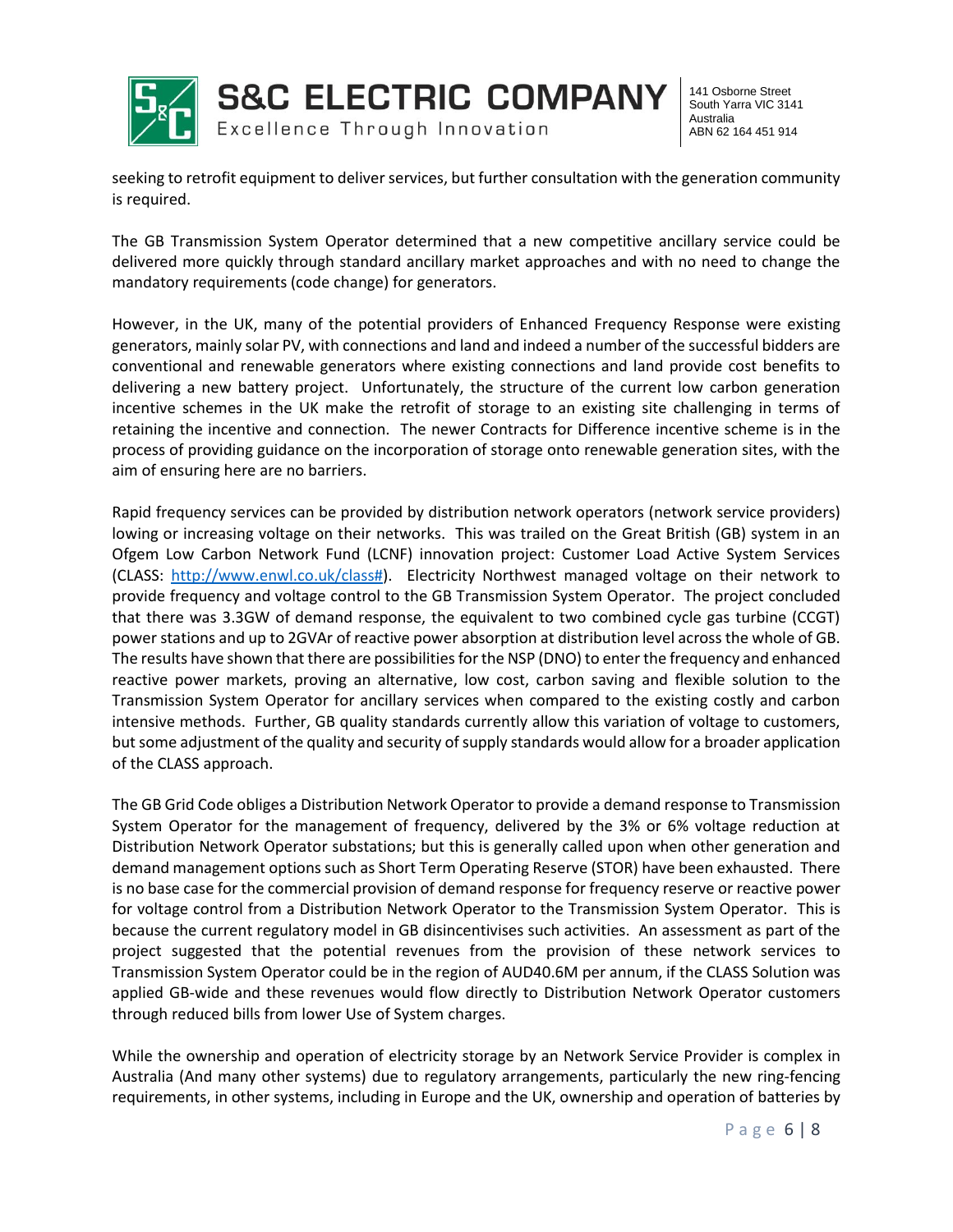

Excellence Through Innovation

141 Osborne Street South Yarra VIC 3141 Australia ABN 62 164 451 914

NSPs is permitted after the market has failed to deliver and batteries deliver the lowest cost solution to the end customer. Additionally, it is not immediately clear whether an Network Service Provider in Australia could provide a commercial ancillary service to the Transmission System Operator, but the CLASS approach may be a way to provide system support and merits further assessment. The Network Service Providers could be obligated to provide such services (option 3), but the CLASS approach is not without costs, which would need to be recovered.

## ERC0211 – Managing Power System Fault Levels

In some locations in Australia system strength is reducing, characterised by low fault currents, which reduces the effectiveness of protection systems that detect and clear faults, and the ability of inverterconnected plant to operate as designed. Low fault currents could also result in greater difficulty in maintaining stable voltage levels in some parts of the network.

Some Battery Energy Storage Systems (BESS) Power Conversion Systems (PCS) possess short term overload functionality that enables the Battery Energy Storage System to contribute to fault currents at approximately 200 % of nominal output for short periods (typically up to 5 s), however this is a limited response in the context of a much larger power system, but may be a useful contribution in some locations. A Battery Energy Storage System is a highly effective method of dynamically regulating voltage through the injection of real and or reactive power, depending on what is most suitable in any given situation.

Given the complexity of managing fault levels, which is highly dependent on the type of connectee, the location and the state of the system at that location, it would seem appropriate that the management responsibility is with the party with the greatest over-sight of the networks. A connected generator or BESS may strive to meet code requirements, but fail due to changes in the surrounding network and the connectee may be unaware of those changes. It is likely that only network operators and the Australian Energy Market Operator will have the necessary network or system oversight to properly manage fault levels and as this becomes an increasing issue, it will be critical that the responsibility to maintain fault levels should be clearly assigned to specific system actors. This will necessitate the development of appropriate codes and standards. In GB the Transmission System Operator is required to manage fault level on the transmission network, while the Distribution Network Operators are required to manage fault levels on their networks.

# Summary

In summary, Battery Energy Storage Systems have been shown to be able deliver sub-second frequency response in a number of systems, including in the USA, Ireland and GB. In all cases the frequency response service has been procured via a tender process from third parties, resulting in a mix of stand-alone storage assets and storage assets deployed behind existing connections on conventional and renewable generation sites.

We would strongly support the creation of a new market for fast frequency response (option 2), since by going to the market with either specific service requirements or collaboratively developing service requirements with the industry, many Transmission System Operators around the world have been able